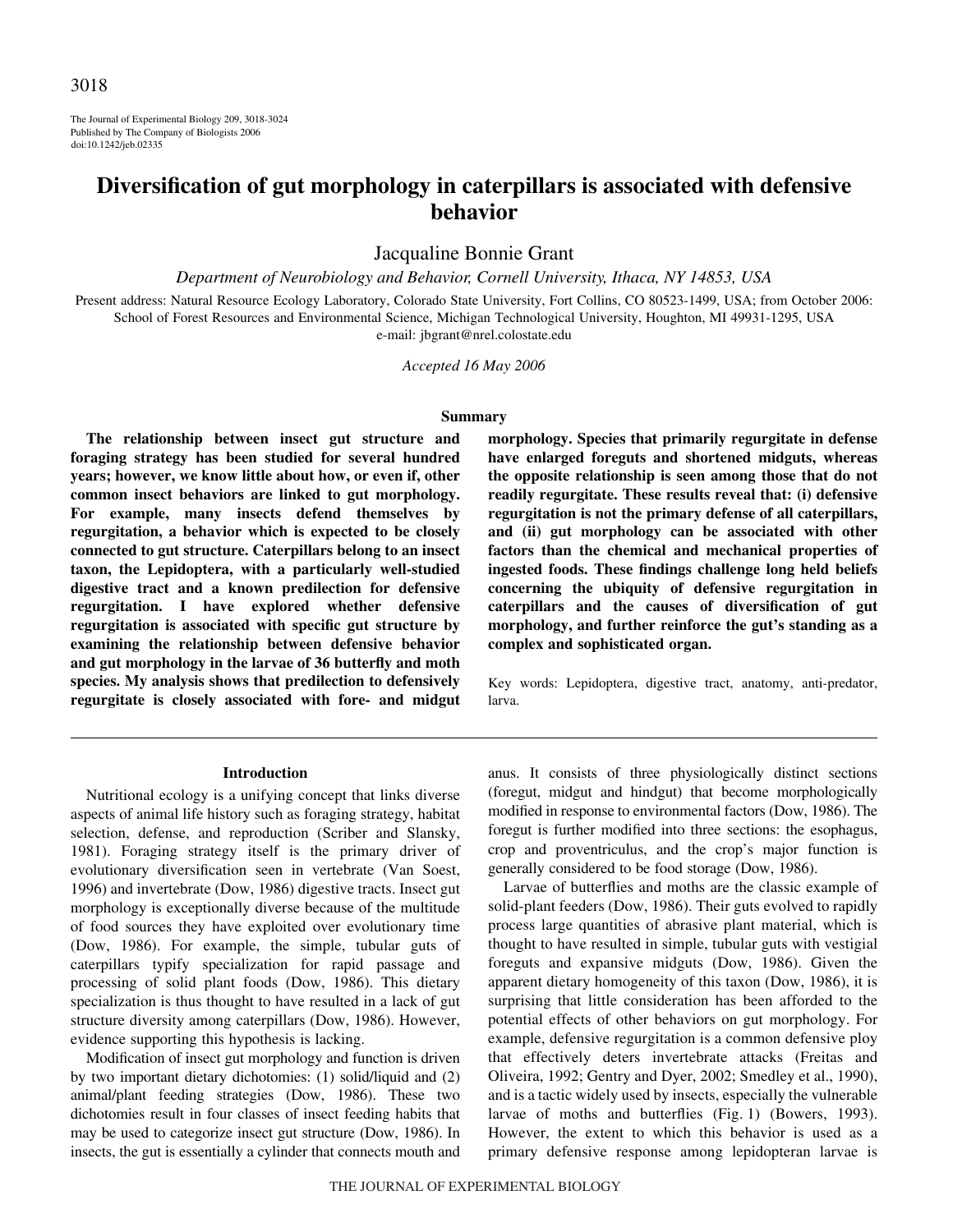unknown (Peterson et al., 1987), and the degree to which it is associated with variation in gut morphology has not been explored.

The effectiveness of regurgitation as a primary defensive response relies on the volume of regurgitant that a caterpillar is able to produce, the accuracy with which it is able to direct it, and its ability to re-imbibe expelled fluid (Brower, 1984). If defense is associated with morphology then caterpillars that primarily rely on regurgitation for protection would be expected to have a gut morphology that both reflects these abilities, and differs from that of larvae that rely on other types of defenses such as spines, glands or hair. I have tested for a relationship between the behavioral strategy of defensive regurgitation and specific gut morphology. This defense hypothesis expressly predicts that primary-regurgitators will possess large crops in which to stockpile defensive regurgitant, whereas secondary- and non-regurgitators will have smaller crops as they turn to other weaponry and their reliance on regurgitation decreases.

#### **Materials and methods**

#### *Caterpillar identification*

Twenty-nine species of caterpillars from 16 families were opportunistically field-collected in Tompkins County, NY, USA throughout the months of April to August, 2004. Mature (fourth through sixth instars) caterpillars were identified to the species level with field guides (Wagner et al., 2001a; Wagner et al., 2001b) and professional taxonomic advice at Cornell University (Table·A1). Four species (*Utetheisa ornatrix*, *Limenitis arthemis astyanax*, *Papilio machaon aliaska*, *Callosamia promethea*) were donated from laboratory-raised populations of known species. *Utetheisa ornatrix* was fed an artificial diet consisting of pinto beans mixed with its natural diet, the seeds of *Crotalaria spactabilis* (Iyengar et al., 2002). Regurgitation behavior was not expected to be affected by this laboratory diet as it was similar to the natural diet of *U. ornatrix*. *Limenitis arthemis astyanax*, *Papilio machaon aliaska* and *Callosamia promethea* were fed branches or sprigs of their natural host plants.

#### *Behavior*

Regurgitation behavior was determined for three replicate mature larvae (instars IV, V or VI) of 33 species with a pinch assay that simulated predation. Only mature larvae were used because ontogenetic changes in defensive behavior often occur at the cutoff between third and fourth instars (Cornell et al., 1987). Specifically, a pinch delivered with No. 5 forceps simulated the mandibular bite of an ant (Ayre and Hitchon, 1968; Eisner et al., 1972). Caterpillars were fasted for 6 h prior to the pinch assay to control for meal size on regurgitation response. As the average meal moves through a caterpillar's gut in 2.5 h (Santos et al., 1983), a 6 h fast was sufficient to ensure that gut content was equalized among test subjects. The threshold between primary- and secondary-regurgitators was selected as 2.5 pinches because it was approximately one

standard deviation (s.d.) less than the mean number of pinches required to elicit regurgitation (mean  $\pm$  s.d.: 5.5 $\pm$ 3.3) and below the lower 99% confidence interval (CI) of the mean (lower CI=3.9 pinches). This threshold was associated with discrete defensive behaviors that allowed further distinction between the two categories, the most prominent being that primary-regurgitators re-imbibed expelled fluid and directed regurgitant with accuracy whereas secondary-regurgitators did not. Eight pinches were chosen as the cut-off for nonregurgitators because it was approximately one standard deviation above the mean and also above the upper 99% confidence interval of the mean (upper CI=7.0 pinches). If a caterpillar did not respond by ten pinches it was classified as a non-regurgitator and no more pinches were delivered. Generally, if a caterpillar did not respond by seven or eight pinches, more pinches did not elicit regurgitation. This threshold was also associated with marked defensive behaviors that allowed further distinction between the two categories, the most prominent being that non-regurgitators could seldom be induced to regurgitate whereas secondaryregurgitators would defensively ooze regurgitant from their oral cavities. These thresholds were further validated with a hierarchical clustering analysis of the number of pinches necessary to elicit regurgitation. Quantitative measurement of regurgitant volume was precluded by other defensive behaviors of caterpillars, such as thrashing and wriggling to escape.

A lack of well-resolved phylogenies at many lower taxonomic levels among the Lepidoptera prevents phylogenetically controlled comparative analyses (Costa and Pierce, 1998). However, after applying the Runs Test as implemented in Phylogenetic Independence 2.0 software (Reeve and Abouheif, 2003), regurgitation behavior was not found to be phylogenetically autocorrelated (1000 iterations, Cstat=17.48, *P*=0.004). Thus, from an evolutionary point of view, these 33 species represented 33 independent evolutionary events and could be analyzed by standard multiand univariate analysis of variance (MANOVA and ANOVA).

### *Morphology*

Gut morphology was measured in three replicate mature larvae (instars IV, V or VI) of 33 species. Caterpillars were fasted for 6 h prior to dissection and measurement in order to control for the effect of meal size on crop expansion and overall gut length. As the average meal moves through a caterpillar's gut in 2.5 h (Santos et al., 1983), a 6 h fast was sufficient to ensure gut vacancy. Caterpillars were killed by freezing at  $-4^{\circ}$ C for 30 min then pinned into a glass-bottomed magnetic dissecting tray filled with Ringer's solution. The cuticle was cut from anal plate to head capsule along the dorsal axis and pinned to the sides to allow for measurement of the gut and its components. Caterpillars were stretched to their fullest extent to control for differences in gut elasticity. Because caterpillar guts are tubular and not coiled, stretching them in this fashion allowed for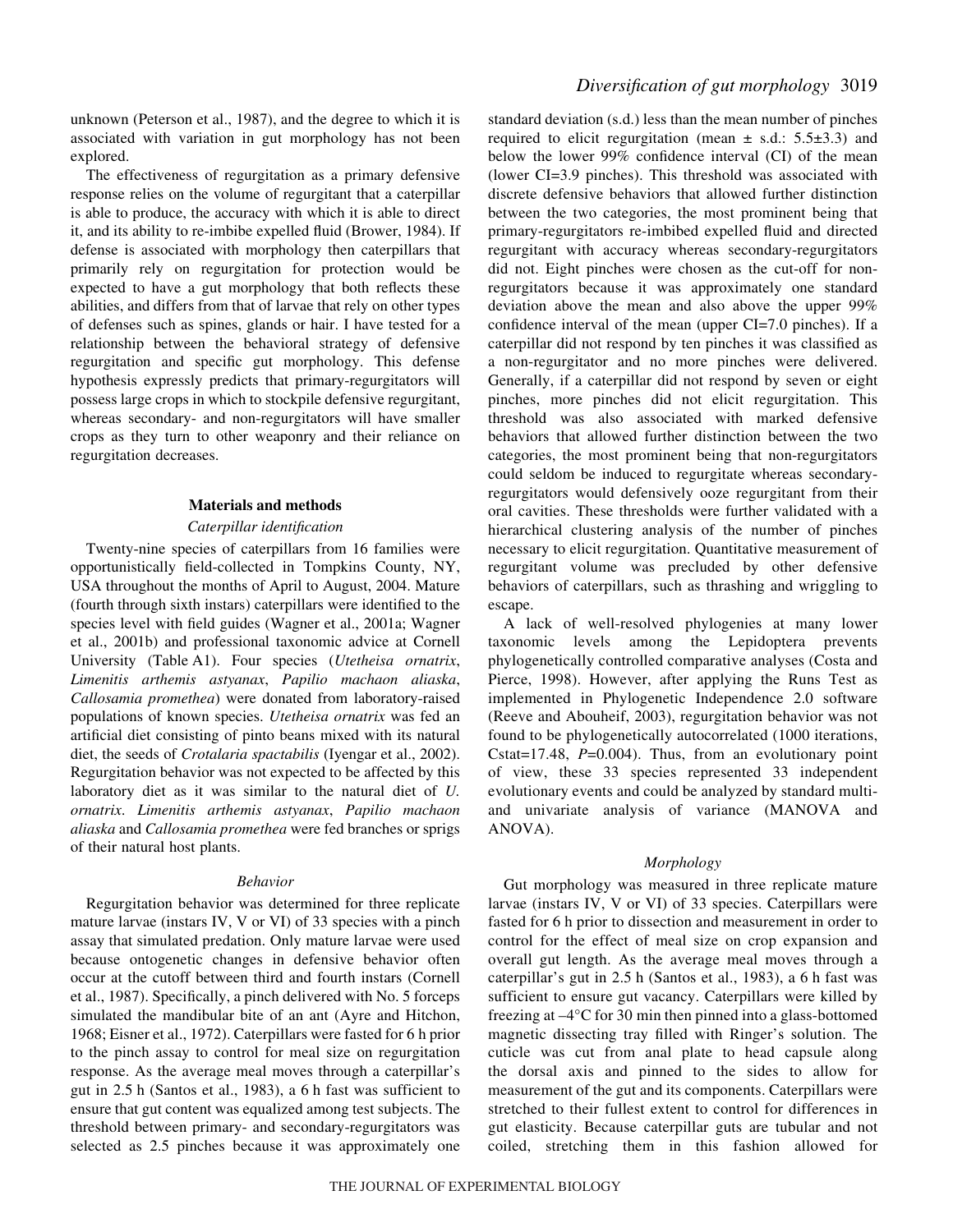# 3020 J. B. Grant

measurement of maximum gut length. Total gut length and gut component lengths were measured with calipers to the nearest  $0.1$  mm under a  $40\times$  dissecting microscope. Caterpillars found to contain parasitic wasp or fly larvae were excluded from analysis because of potential behavioral modification resulting from infestation.

To test the association between gut structure and defensive behavior the relationship between relative gut compartment length (crop, midgut and hindgut) and defensive behavior was evaluated using the 33 species behaviorally classified as primary-, secondary- and non-regurgitators by the previously described pinch assay. To control for the effects of body size on gut component length, the proportion of each gut section length relative to total gut length was used in all dissected caterpillars for all statistical analyses.

#### *Statistical analyses*

Midgut data were not transformed because they met the assumptions of normality (Shapiro–Wilk *W*-test: midguts, *W*=0.984, *P*=0.90) and equality of variances (Levene's test:  $F_{2,30}=2.394$ ,  $P=0.11$ ). The raw data for crop and hindgut proportions did not meet the assumptions of normality (Shapiro-Wilk *W*-test: crops, *W*=0.929, *P*=0.03; hindguts, *W*=0.927, *P*=0.03) and were square root transformed to achieve a more normal distribution (Shapiro–Wilk *W*-test: square root (crops), *W*=0.950, *P*=0.14; square root (hindguts), *W*=0.946, *P*=0.10). After transformation, these data also met the assumption of equality of variances (Levene's test: crops, *F*2,30=0.0728, *P*=0.93; hindguts, *F*2,30=2.040, *P*=0.15). Comparisons of gut proportions among primary-, secondaryand non-regurgitators were made using MANOVA followed by univariate ANOVA. Because species to species variation was being tested, the experimental unit was reduced (i.e. a single response per species was analyzed instead of statistical replicated measures for each species) by calculating the mean response for each species (Sall et al., 2005). Statistical analyses were then performed on these mean responses. All statistical analyses were performed with JMP® 5.1 software.

### **Results**

Caterpillars varied dramatically in their use of defensive regurgitation: some species regurgitated after only a single pinch, whereas others could not be induced to regurgitate regardless of how many times simulated attack occurred (Fig. 1). On average, caterpillars regurgitated after 5.5 pinches  $(\pm 3.3 \text{ s.d.})$ , and this value ranged from 1 to 10 pinches. Of the 33 species examined, 27.3% (9) were classified as primaryregurgitators  $(1-2 \text{ pinches})$ ,  $30.3\%$   $(10)$  as secondaryregurgitators  $(3-6$  pinches) and  $42.4\%$   $(14)$  as nonregurgitators  $(8-10$  pinches).

Regurgitation defensive strategy clearly differed among the three types of caterpillars. Those in which the initial defense response was regurgitation (primary-regurgitators) behaved very differently than secondary-regurgitators, as measured by



Fig. 1. Defensive regurgitation of two caterpillars in response to simulated predation. (A) *Saucrobotys futilalis*, a primary-regurgitator, responds with a copious amount of regurgitant that it directs towards the simulated predator. The arrow marks a droplet of regurgitant. (B) *Utetheisa ornatrix*, a non-regurgitator, does not produce regurgitant when attacked.

both the number of pinches required to elicit the response and the dynamics of the response itself. The initial defensive response of primary-regurgitators was regurgitation directed at the offending forceps, followed by recovery of regurgitant. Regurgitant recovery is expected from caterpillars that regurgitate frequently because of the costs associated with losing gut content nutrients expelled with regurgitant. Primaryregurgitators controlled how regurgitant was discharged and were often noted to produce regurgitant droplets of varying size in response to weaker or stronger pinches. Neither of these behaviors was noted in secondary-regurgitators, in which regurgitation was used secondarily after primary defenses such as flailing, biting or escape attempts failed to deter the simulated predator. Secondary-regurgitators did not produce a distinct droplet, but oozed regurgitant in a non-directed fashion that often resulted in as much regurgitant on the cuticle and substrate as on the forceps. Consistent with a lack of reliance on regurgitation as the primary defensive response, these caterpillars also failed to re-imbibe regurgitant after attack.

The occasional production of regurgitant by nonregurgitators seemed to be more a stress response than an antipredator response. Although not quantified, regurgitant volume appeared to be much less in these animals than in primary- or secondary-regurgitators, and non-regurgitator responses that resulted in regurgitation were often due more to exhaustion than defense. Therefore, it was clear that regurgitation was a primary or secondary defensive tactic in primary- and secondary-regurgitators, but not used as a defense in non-regurgitators. Primary-regurgitators responded by the second or third pinch, secondary-regurgitators responded after four to six pinches, and non-regurgitators required at least eight pinches to elicit regurgitation or did not regurgitate at all  $(Fig. 2)$ .

A multivariate analysis revealed well-defined differences among proportions of the three major gut structures in primary-, secondary- and non-regurgitating species (Fig.·3A–C MANOVA: Wilk's Lambda *N*=33, approximate *F*4,58=19.5653, *P*<0.0001). These differences are localized in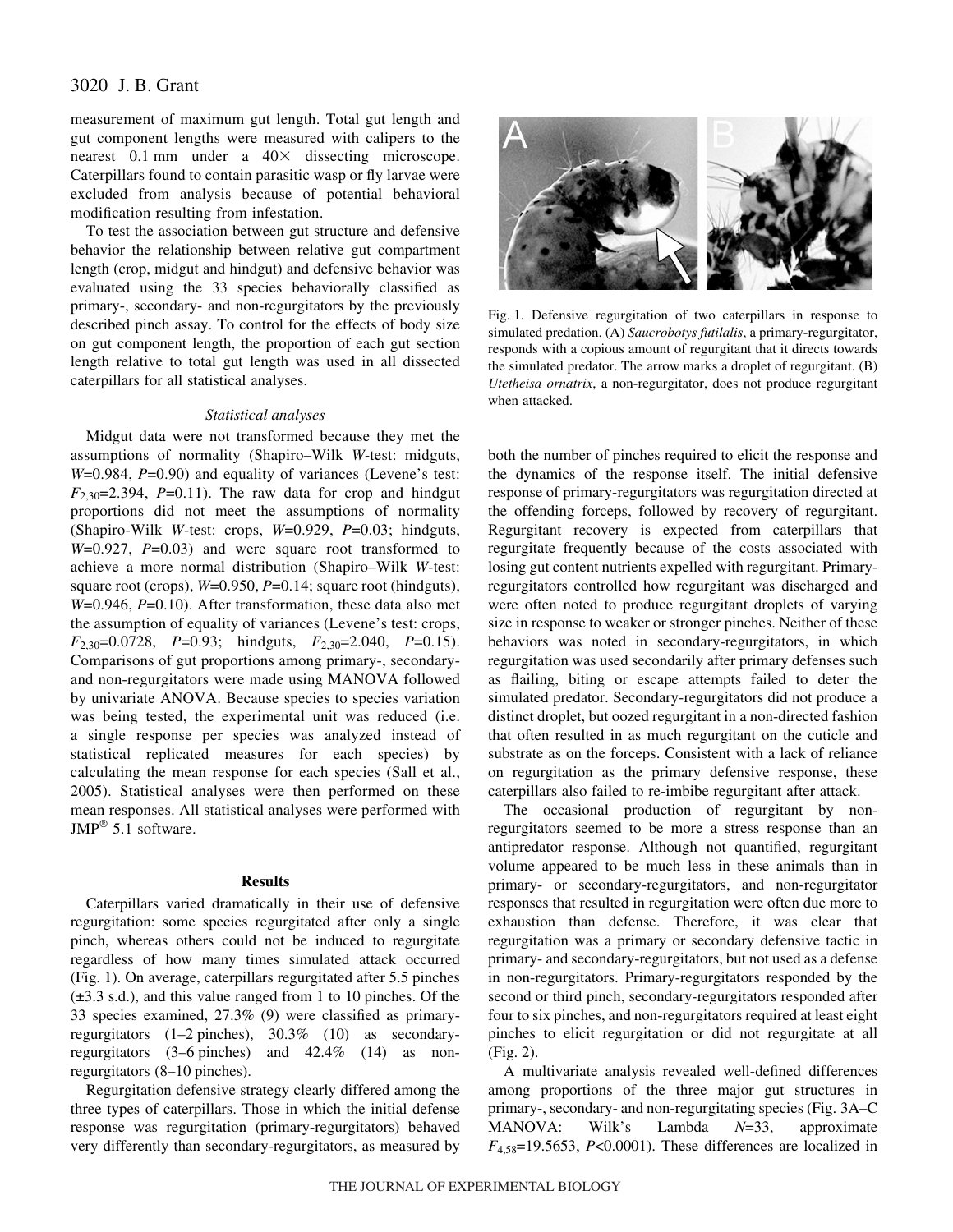

Fig. 2. Numbers of pinches required to elicit regurgitation in the caterpillars of 33 species of moths and butterflies. Those that deploy regurgitation as their primary defense (primary-regurgitators) are shown in white, as their secondary defense (secondary-regurgitators) in black, and those that do not use regurgitation as a defense (nonregurgitators) are in gray.

the crop and midgut among the different types of regurgitators (Fig. 3A–C univariate analysis of variance (ANOVA), *N*=33: crops,  $F_{2,30} = 62.0312$ ,  $r^2 = 0.80$ , =0.80, *P*<0.0001; midguts, *F*<sub>2,30</sub>=18.7012, *r*<sup>2</sup>=0.55, *P*<0.0001; hindguts, *F*<sub>2,30</sub>=0.6922,  $r^2$ =0.04, *P*=0.51). Propensity to regurgitate significantly predicted crop proportions, with the crops of primaryregurgitators  $[mean \pm standard error (s.e.m).=0.34\pm0.02]$ consisting of a greater proportion of the total gut than crops of secondary-regurgitators (mean  $\pm$  s.e.m.=0.21 $\pm$ 0.02), which in turn were greater than those of non-regurgitators (mean  $\pm$ s.e.m.=0.09±0.01; Fig. 3A, Tukey–Kramer HSD test: primary–secondary, *P*<0.0001; primary–non, *P*<0.0001; secondary–non, *P*<0.0001; global mean ± s.e.m.: 0.20±0.02).

Midgut proportions were smaller in primary-regurgitators (mean  $\pm$  s.e.m.=0.50 $\pm$ 0.03) than in secondary- (mean  $\pm$ s.e.m.= $0.65\pm0.02$  or non-regurgitators (mean  $\pm$ s.e.m.=0.73±0.03; Fig. 3B, Tukey-Kramer HSD test: primarysecondary: *P*<0.001; primary-non: *P*<0.0001; global mean ± s.e.m.: 0.64±0.02), and showed a similar, but non-significant trend between secondary- and non-regurgitators (Fig. 3B, Tukey–Kramer HSD test, *P*=0.08), indicating that digestive capacity may be constrained in regurgitating caterpillars.

#### **Discussion**

Reviews of arthropod defenses suggest that regurgitation is a common defense in many insects, including caterpillars (Blum, 1981; Blum, 1992; Eisner, 1970; Eisner and Meinwald, 1966). However, different assemblages of defenses are important for caterpillar survival (Dyer, 1997) and, as shown here, regurgitation is not a ubiquitous primary defensive response among caterpillars. Caterpillars utilize a number of defensive strategies to ward off several types of enemies



Fig. 3. Crop, midgut and hindgut proportions of total gut length in regurgitating caterpillars (*N*=33). Prim., primary-regurgitators (*N*=9); Sec., secondary-regurgitators (*N*=10); Non., non-regurgitators (*N*=14). Box plots show medians, 25th and 75th percentiles as well as outlying data points. (A) Crop proportions vary significantly with regurgitation behavior. Broken line indicates global mean of square root (crop proportions). (B) Midgut proportions vary significantly with regurgitation behavior. Broken line indicates global mean of untransformed midgut proportions. (C) Hindgut proportions were similar regardless of regurgitation behavior. Broken line indicates global mean of square root (hindgut proportions).

(Gentry and Dyer, 2002), so it is not surprising that defensive regurgitation is used to varying extents by different species. What was unexpected was the relationship between gut morphology and reliance on regurgitation as a defense. Larvae of butterflies and moths for which the primary defensive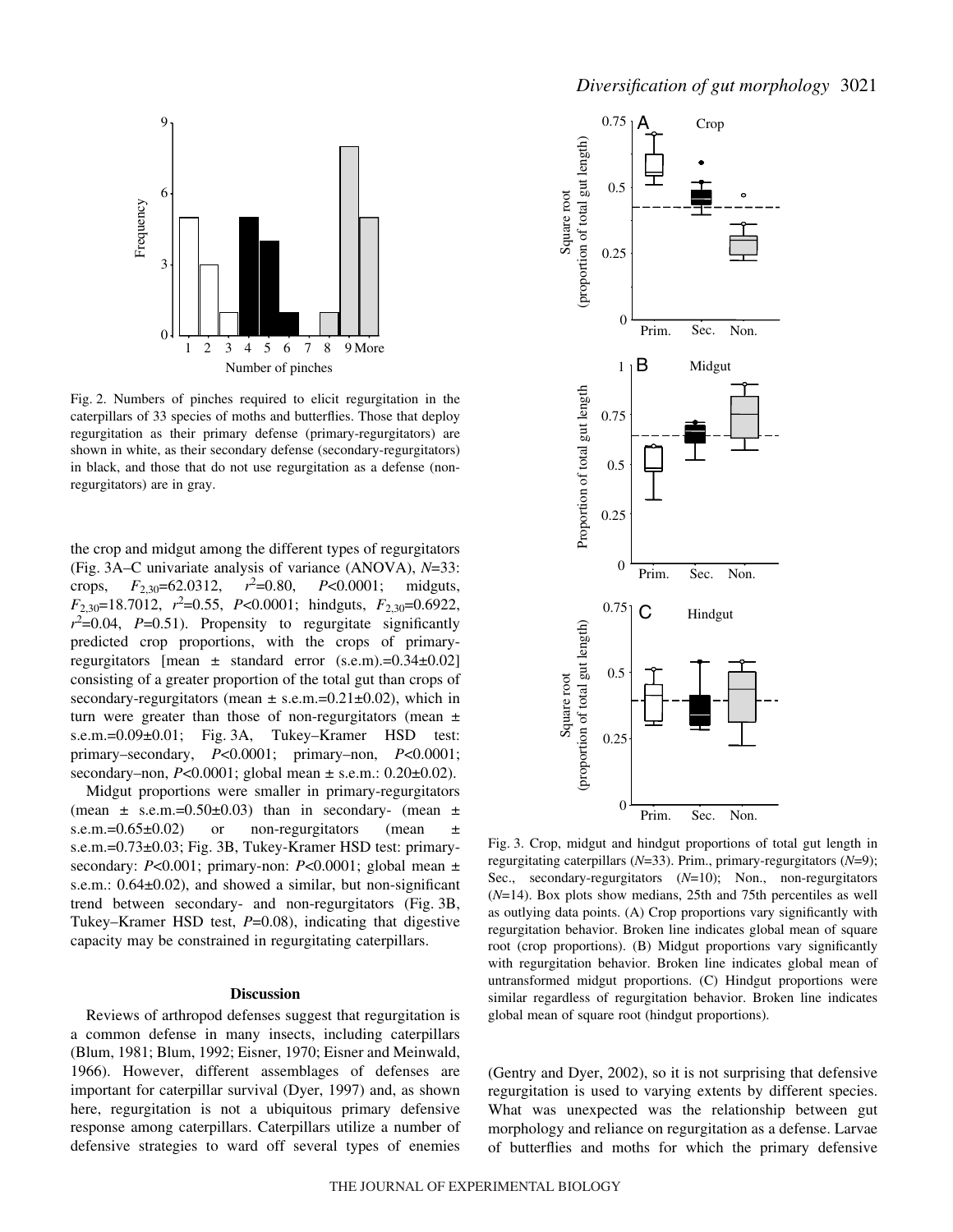# 3022 J. B. Grant

response is regurgitation have distinct gut morphology relative to larvae for which regurgitation is a secondary defensive response or minimally used as a defense. Previous research on the relationship between lepidopteran gut structure and function logically focused on the gut's role in digestion, but overlooked defensive functions such as regurgitation (Dow, 1986). From a digestive physiology stance caterpillar guts are expected to be quite similar as a result of their similar foraging strategies (Dow, 1986). At a coarse, taxon-wide scale this proves true, and when broadly compared to other insects it is reasonable to say that caterpillars possess fairly limited foreguts, large midguts and small hindguts. However, as shown here, defensive regurgitation clearly is part of caterpillar gut function and strongly correlated with gut morphology. Future research in the area of caterpillar gut function would profit by incorporating both foraging and defense perspectives.

Primary-regurgitators possess larger crops and smaller midguts than secondary- and non-regurgitators, results that indicate that regurgitation may be costly in terms of loss of midgut function. Insect digestion and nutrient absorption take place almost exclusively in the midgut (Terra et al., 1996); therefore a decrease in midgut capacity may result in reduced digestive function relative to similarly-sized species which have larger midguts. Further research is necessary to determine if digestive efficiency is diminished in primaryregurgitators compared to secondary- and non-regurgitators. Previous research demonstrated another cost of regurgitation in terms of lost nutrition that resulted in decreased growth rates (Bowers, 2003). Primary-regurgitators appear to attempt to compensate for this loss by re-imbibing regurgitant when possible (this study). Secondary- and non-regurgitators do not exhibit this behavior, which may indicate that they are not adapted to regurgitation as a defense as well as are primaryregurgitators. Nutritional losses may also be minimized in primary-regurgitators because of their ability to control droplet volume and direct regurgitant with high accuracy (this study). These abilities were not observed in secondary- or non-regurgitators, which may make them more vulnerable to nutritional losses when they are forced to regurgitate. However, regurgitation remains an important defense in many caterpillars and protects them against parasitic wasps (Gentry and Dyer, 2002), ants (Cornelius and Bernays, 1995; Eisner et al., 1972; Freitas and Oliveira, 1992; Peterson et al., 1987; Smedley et al., 1993) and spiders (Theodoratus and Bowers, 1999). Regurgitation is an especially effective defense when it is combined with sequestered compounds from the larval host plant (Gentry and Dyer, 2002). Clearly, there is an important interplay between the costs and benefits of defensive regurgitation in caterpillars.

Taken together, these results suggest that, for caterpillars, defensive regurgitation strategy is strongly associated with gut morphology. Caterpillars that regurgitate as their primary defense have much larger crops than caterpillars that utilize other defenses. The short foregut of caterpillars is characteristic of a continuously feeding animal (Dow, 1986) and inconsistent with its sole function being one of food

storage. Caterpillars appear to have modified their vestigial crops into defensive weaponry that takes advantage of the allelochemicals inherent in their plant-based diets. Regurgitation and even defecation are used defensively by many other insect taxa (Eisner and Meinwald, 1966), as well as some birds (Clarke, 1977). Thus, gut modification to enhance defensive regurgitation ability is potentially a general phenomenon among the Lepidoptera and may apply more broadly to the Insecta as well as some vertebrate groups. Furthermore, the feeding of conspecifics and nonconspecifics by regurgitation (often termed trophallaxis in invertebrates) is a common behavior in many vertebrate and invertebrate taxa (Cammaerts, 1996; Cassill and Tschinkel, 1995; Janes, 1997; Mech et al., 1999; Pal, 2005; Rauter and Moore, 2002; Salomon et al., 2005; Schneider, 2002; Suarez and Thorne, 2000); a comparative examination of association of this type of regurgitation and gut morphology may be profitable. However, trophallaxis has not yet been reported in caterpillars of any species, perhaps because of a lack of parental care or kin selection, which appear to be key components in the evolution of trophallaxis in other invertebrate taxa such as termites, ants and honey bees (Anduaga and Huerta, 2001; Brandmayr, 1992; Sleigh, 2002). Furthermore, although some species of caterpillars do live in social groups that consist of genetically related individuals (Costa and Ross, 1993; Grant, 2005; Porter et al., 1997), behavioral mechanisms of kin bias such as trophallaxis have yet to be shown to affect colony structure (Costa, 1998; Costa and Ross, 1993; Costa and Ross, 1994).

Previously, physiologists contended that gut morphology was solely a function of the influence of diet (Dow, 1986). However, this traditional approach to the organization of digestive processes in insects has some limitations, despite its general utility as a classification system (Terra et al., 1996). A full understanding of gut diversification will be enhanced by the incorporation of multiple perspectives, including behavioral ecology and phylogeny, in addition to the traditional approach of research on diet and digestive processes. The interplay between optimal defensive and foraging strategies may be an important, but generally overlooked area of predator–prey interactions.

Thanks to M. Weeg, P. Buston, E. Tibbetts, R. Clark and B. Silliman and two anonymous reviewers for valuable additions to the manuscript; to B. Kondratieff for literature references; to S. Murphy, S. Mullen and T. Fitzgerald for caterpillars; to S. Attygale for laboratory assistance; and to R. Hoebeke for assistance with caterpillar identification. This work was supported by T. Eisner, a NSF Doctoral Dissertation Improvement Grant, and grants from Sigma Xi, Sigma Delta Epsilon/Graduate Women in Science, and the Kieckhefer Foundation. J.B.G. was supported by an NIH Chemistry and Biology Interface Training Grant, a Johnson and Johnson fellowship, and a TNC-David H. Smith postdoctoral fellowship. This is publication DHS2006-02 of the TNC-David H. Smith series.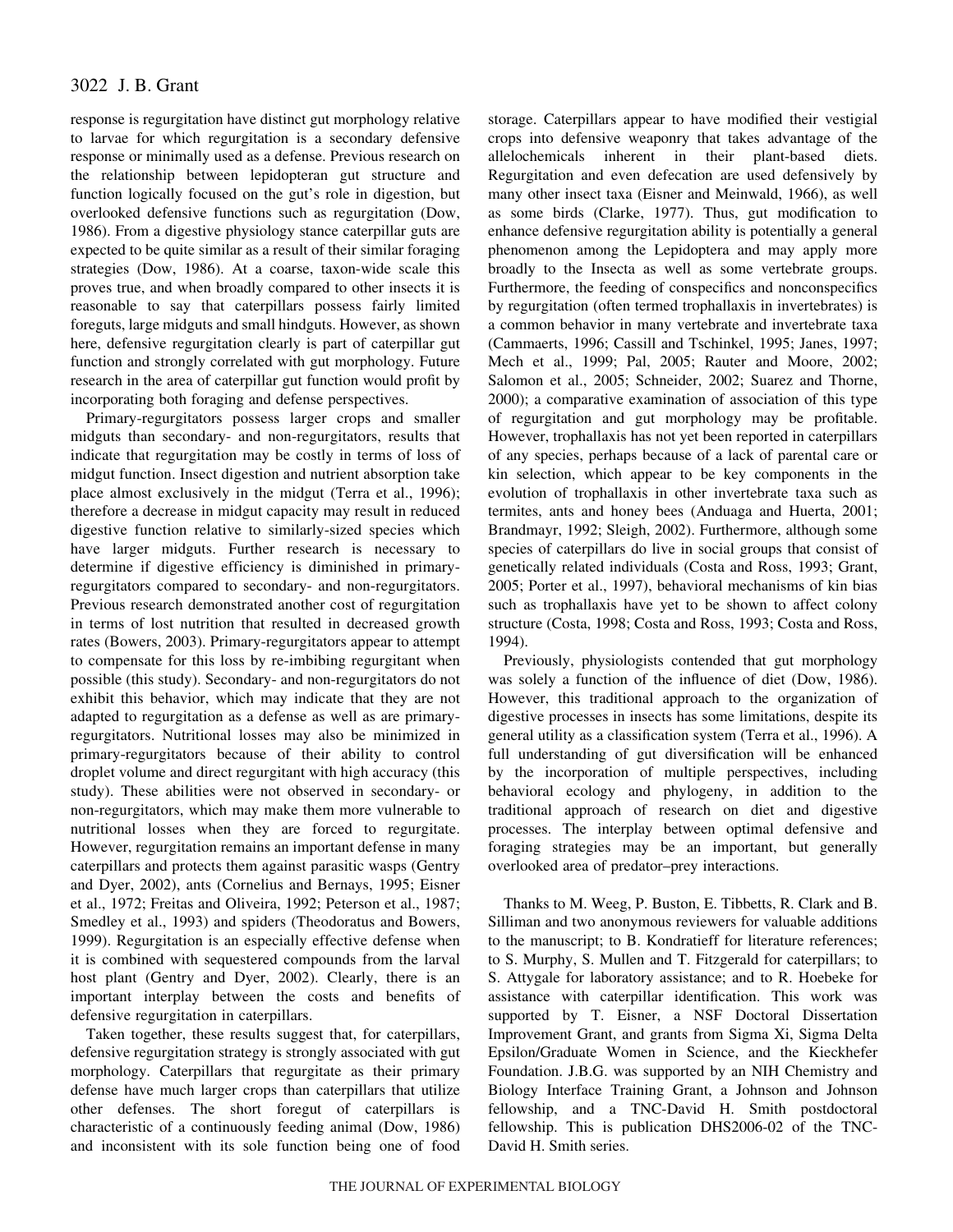#### **Appendix**

Table A1. *Caterpillar families, species, sample size, regurgitation prowess and mean crop and midgut proportions of total gut length*

| Number         | Family        | Species                                  | $\boldsymbol{N}$ | Regurgitation<br>behavior | Mean crop<br>proportions | Mean midgut<br>proportions |
|----------------|---------------|------------------------------------------|------------------|---------------------------|--------------------------|----------------------------|
| 1              | Tortricidae   | Archips cervasivorana (Fitch)            | 3                | Primary                   | 0.31                     | 0.59                       |
| $\overline{c}$ | Saturniidae   | Automeris io (Fabricius)                 | 3                | Non                       | 0.09                     | 0.68                       |
| 3              | Saturniidae   | Callosamia promethea (Drury)*            | 3                | Secondary                 | 0.19                     | 0.52                       |
| 4              | Tortricidae   | Choristoneura rosaceana (Harris)         | 3                | Secondary                 | 0.35                     | 0.58                       |
| 5              | Arctiidae     | Cycnia tenera (Hübner)                   | 3                | Non                       | 0.06                     | 0.75                       |
| 6              | Danaidae      | Danaus plexippus (Linnaeus)              | 3                | Primary                   | 0.28                     | 0.58                       |
| 7              | Limacodidae   | Euclea delphinii (Boisduval)             | 3                | Non                       | 0.07                     | 0.86                       |
| 8              | Gelechiidae   | Gelechia albisparsella (Chambers)        | 3                | Primary                   | 0.28                     | 0.50                       |
| 9              | Arctiidae     | Halysidota harrisii (Walsh)              | 3                | Non                       | 0.09                     | 0.62                       |
| 10             | Arctiidae     | Halysidota tessellaris (Smith)           | 3                | Non                       | 0.09                     | 0.67                       |
| 11             | Arctiidae     | Hyphantria cunea (Drury)                 | 3                | Primary                   | 0.49                     | 0.32                       |
| 12             | Nymphalidae   | Limenitis arthemis astyanax (Fabricius)* | 3                | Non                       | 0.12                     | 0.58                       |
| 13             | Arctiidae     | Lophocampa caryae (Harris)               | 3                | Secondary                 | 0.20                     | 0.69                       |
| 14             | Lymantriidae  | Lymantria dispar (Linnaeus)              | 3                | Non                       | 0.21                     | 0.57                       |
| 15             | Lasiocampidae | Malacosoma americanum (Fabricius)        | 3                | Secondary                 | 0.21                     | 0.68                       |
| 16             | Lasiocampidae | Malacosoma disstria (Hübner)             | 3                | Secondary                 | 0.22                     | 0.64                       |
| 17             | Geometridae   | Melanolophia canadaria (Guenée)          | 3                | Secondary                 | 0.26                     | 0.62                       |
| 18             | Noctuidae     | Morrisonia confusa (Hübner)              | 3                | Primary                   | 0.26                     | 0.48                       |
| 19             | Lymantriidae  | Orygia leucostigma (Fitch)               | 3                | Non                       | 0.09                     | 0.64                       |
| 20             | Papilionidae  | Papilio machaon aliaska (Scudder)*       | 3                | Secondary                 | 0.16                     | 0.68                       |
| 21             | Geometridae   | Phigalia titea (Cramer)                  | 3                | Secondary                 | 0.15                     | 0.65                       |
| 22             | Pieridae      | Pieris rapae (Linnaeus)                  | 3                | Secondary                 | 0.19                     | 0.72                       |
| 23             | Nymphalidae   | Polygonia interrogationis (Fabricius)    | 3                | Non                       | 0.06                     | 0.84                       |
| 24             | Noctuidae     | Psychomorpha epimenis (Drury)            | 3                | Non                       | 0.07                     | 0.74                       |
| 25             | Arctiidae     | Pyrrharctia isabella (Smith)             | 3                | Secondary                 | 0.20                     | 0.71                       |
| 26             | Pyralidae     | Saucrobotys futilalis (Lederer)          | 3                | Primary                   | 0.31                     | 0.59                       |
| 27             | Tortricidae   | Sparganothis pettitana (Robinson)        | 3                | Primary                   | 0.35                     | 0.45                       |
| 28             | Unknown       | Unknown 1                                | 3                | Non                       | 0.05                     | 0.90                       |
| 29             | Unknown       | Unknown 2                                | 3                | Primary                   | 0.33                     | 0.50                       |
| 30             | Unknown       | Unknown 3                                | 3                | Primary                   | 0.31                     | 0.47                       |
| 31             | Arctiidae     | Utetheisa ornatrix (Linnaeus)*           | 3                | Non                       | 0.10                     | 0.75                       |
| 32             | Nymphalidae   | Vanessa cardui (Linnaeus)                | 3                | Non                       | 0.07                     | 0.84                       |
| 33             | Yponomeutidae | Yponomeuta cagnagella (Hübner)           | 3                | Non                       | 0.09                     | 0.81                       |

\*Obtained from a laboratory population.

#### **References**

- **Anduaga, S. and Huerta, C.** (2001). Effect of parental care on the duration of larval development and offspring survival in *Nicrophorus mexicanus* Matthews (Coleoptera: Silphidae). *Coleopt. Bull.* **55**, 264-271.
- **Ayre, G. L. and Hitchon, D. E.** (1968). Predation of tent caterpillars *Malacosoma americana* (Lepidoptera: Lasiocampidae) by ants (Hymenoptera: Formicidae). *Can. Entomol.* **100**, 823-826.
- **Blum, M. S.** (1981). *Chemical Defenses of Arthropods*. New York: Academic Press.
- **Blum, M. S.** (1992). Ingested allelochemicals in insect wonderland: a menu of remarkable functions. *Am. Entomol.* **38**, 222-234.
- **Bowers, M. D.** (1993). Aposematic caterpillars: life-styles of the warningly colored and unpalatable. In *Caterpillars: Ecological and Evolutionary Constraints on Foraging* (ed. N. E. Stamp and T. M. Casey), pp. 331-371. New York: Chapman & Hall.
- **Bowers, M. D.** (2003). Hostplant suitability and defensive chemistry of the Catalpa sphinx, *Ceratomia catalpae*. *J. Chem. Ecol.* **29**, 2359-2367.
- **Brandmayr, P.** (1992). Short review of the presocial evolution in Coleoptera. *Ethol. Ecol. Evol.* Special Issue **2**, 7-16.
- **Brower, L. P.** (1984). Chemical defenses in butterflies. In *The Biology of Butterflies: Symposium of the Royal Entomological Society of London, 11*
- (ed. R. I. Vane-Wright and P. R. Ackery), pp. 110-134. London: Academic Press.
- **Cammaerts, R.** (1996). Factors affecting the regurgitation behaviour of the ant *Lasius flavus* (Formicidae) to the nest beetle *Claviger testaceus* (Pselaphidae). *Behav. Processes* **38**, 297-312.
- **Cassill, D. L. and Tschinkel, W. R.** (1995). Allocation of liquid food to larvae via trophallaxis in colonies of the fire ant, *Solenopsis invicta*. *Anim. Behav.* **50**, 801-813.
- **Clarke, A.** (1977). Contamination of peregrine falcons (*Falco peregrinus*) with fulmar stomach oil. *J. Zool.* **181**, 11-20.
- **Cornelius, M. L. and Bernays, E. A.** (1995). The effect of plant chemistry on the acceptability of caterpillar prey to the Argentine ant *Iridomyrmex humilis* (Hymenoptera: Formicidae). *J. Insect Behav.* **8**, 579-593.
- **Cornell, J. C., Stamp, N. E. and Bowers, M. D.** (1987). Developmental change in aggregation, defense and escape behavior of buckmoth caterpillars, *Hemileuca lucina* (Saturniidae). *Behav. Ecol. Sociobiol.* **20**, 383-388.
- **Costa, J. T.** (1998). Social behavior and its effects on colony- and microgeographic genetic structure in phytophagous insect populations. In *The Evolution of Social Behavior in Insects and Arachnids* (ed. J. C. Choe and B. Crespi), pp. 407-422. Cambridge: Cambridge University Press.